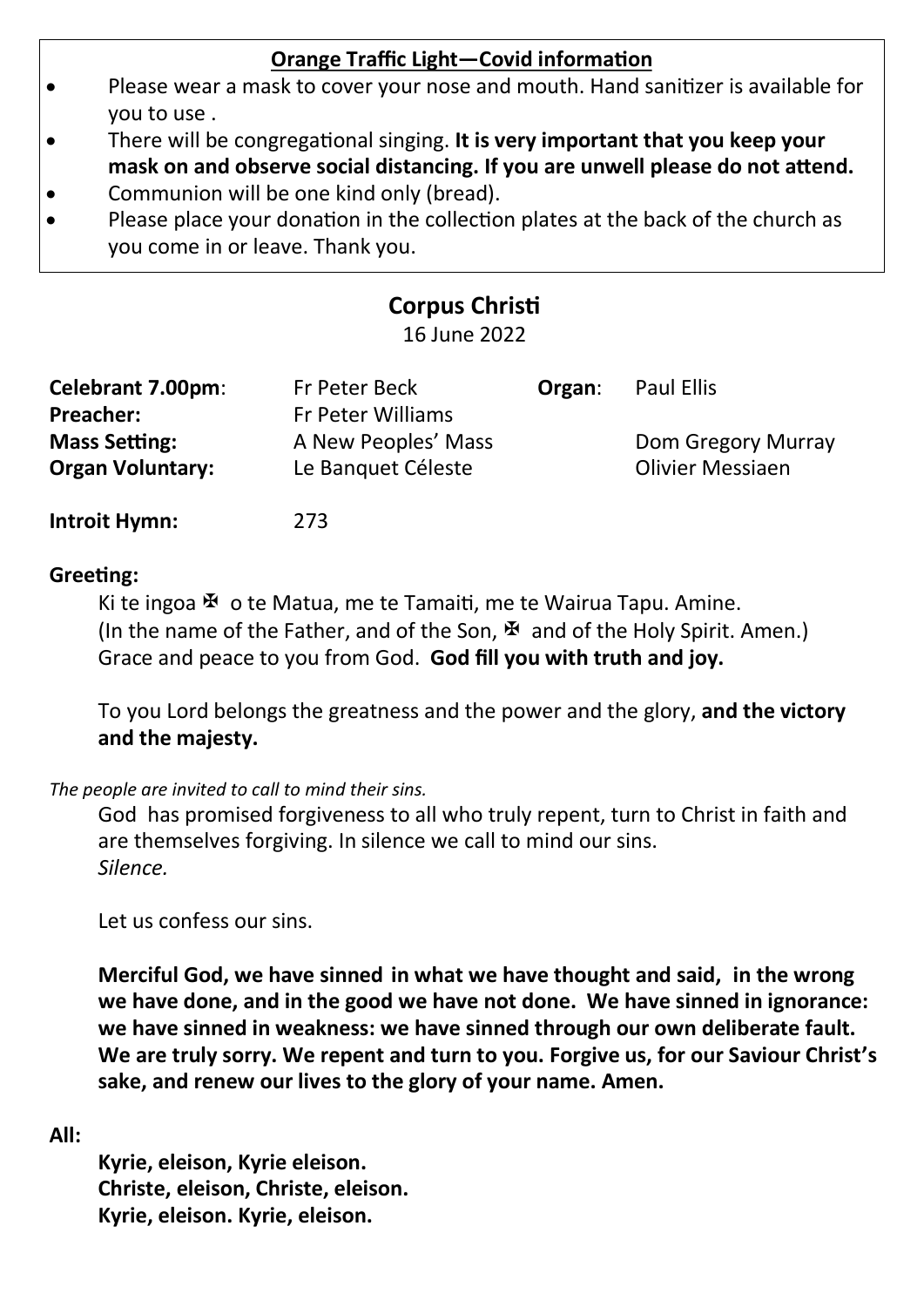# **Priest:**

Through the cross of Christ,  $\mathbb F$  God have mercy on you, pardon you, and set you free. Know that you are forgiven and be at peace. God strengthen you in all goodness and keep you in life eternal. Amen.

**All: Glory to God in the highest, and peace to God's people on earth. Lord God, heavenly King, almighty God and Father, we worship you, we give you thanks, we praise you for your glory. Lord Jesus Christ, only Son of the Father, Lord God, Lamb of God, you take away the sin of the world: have mercy on us; you are seated at the right hand of the Father: receive our prayer. For you alone are the Holy One, you alone are the Lord, you alone are the Most High, Jesus Christ, with the Holy Spirit, in the glory of God the Father. Amen.**

# **Priest:**

Lord Jesus, in a wonderful Sacrament you have left us a memorial of your saving cross and passion: grant us, we pray, so to venerate the sacred mysteries of your Body and Blood, that we may ever perceive within ourselves the fruit of your redemption; for you live and reign with the Father and the Holy Spirit, one God, for ever and ever. **Amen.**

**First Reading:** *(sit)* Genesis 14: 18-20 Jack Barrie King Melchizedek of Salem brought out bread and wine; he was priest of God Most High. He blessed Abram and said, "Blessed be Abram by God Most High, maker of heaven and earth; and blessed be God Most High, who has delivered your enemies into your hand!" And Abram gave him one-tenth of everything.

Hear what the Spirit is saying to the Church. **Thanks be to God.**

# **Psalm:** 116

- R. **I will pay my vows to the Lord, in the presence of all God's people**.
- 1. How can I repay you, O Lord, for all the good things you have done to me? I will take up the cup of salvation and call on the name of the Lord. **R.**
- 2. I will pay my vows to the Lord in the presence of all God's people. Grievous in the sight of the Lord is the death of a faithful servant. **R.**
- 3. Lord, I am your servant, the child of your maidservant; you have freed me from my bonds. I will offer a sacrifice of thanksgiving and call on the name of the Lord. **R.**

**Second Reading: (sit)** 1 Corinthians 11: 23–26 Peter Troon For I received from the Lord what I also handed on to you, that the Lord Jesus, on the night when he was betrayed, took a loaf of bread, and when he had given thanks, he broke it and said, "This is my body that is for you. Do this in remembrance of me."

In the same way he took the cup also, after supper, saying, "This cup is the new covenant in my blood.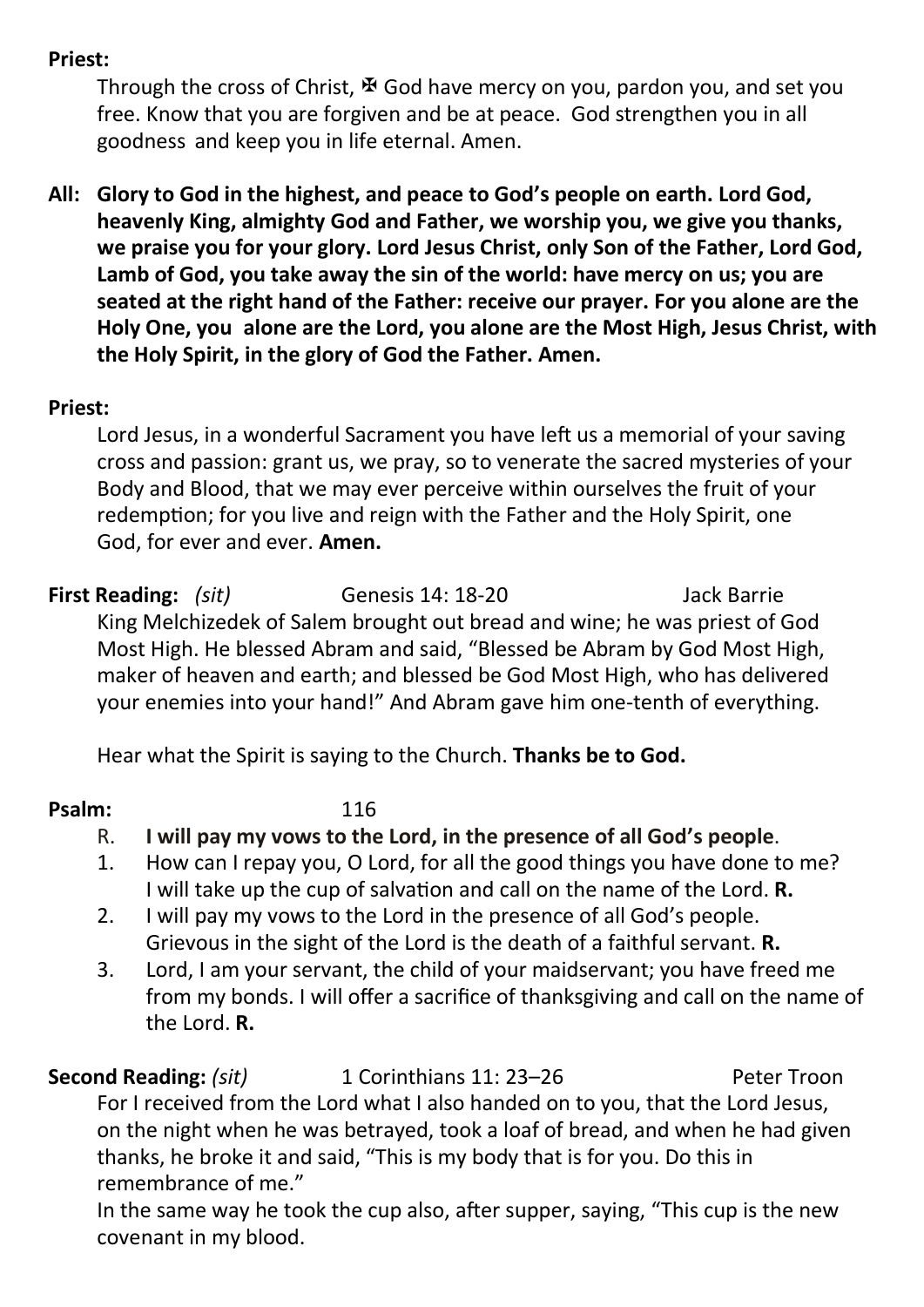Do this, as often as you drink it, in remembrance of me."

For as often as you eat this bread and drink the cup, you proclaim the Lord's death until he comes.

Hear what the Spirit is saying to the Church. **Thanks be to God.**

# **Gospel Acclamation:** *(stand)*

**Alleluia, alleluia, alleluia.** I am the living bread which has come down from heaven, says the Lord. Anyone who eats this bread will live for ever.

**Alleluia, alleluia, alleluia.** 

The Lord be with you **The Lord bless you**  A reading from the Holy Gospel according to John. **Praise and Glory to God** 

**Gospel:** John 6: 51–58

Jesus said to the Jews: "I am the living bread that came down from heaven. Whoever eats of this bread will live for ever; and the bread that I will give for the life of the world is my flesh." The Jews then disputed among themselves, saying, "How can this man give us his flesh to eat?"

So Jesus said to them, "Very truly, I tell you, unless you eat the flesh of the Son of Man and drink his blood, you have no life in you. Those who eat my flesh and drink my blood have eternal life, and I will raise them up on the last day; for my flesh is true food and my blood is true drink. Those who eat my flesh and drink my blood abide in me, and I in them. Just as the living Father sent me, and I live because of the Father, so whoever eats me will live because of me. This is the bread that came down from heaven, not like that which your ancestors ate, and they died. But the one who eats this bread will live for ever."

This is the Gospel of Christ. **Praise to Christ the Word.**

**Homily:** Fr Peter Williams

# **Affirmation of Faith:**

**We believe in one God, the Father, the Almighty, maker of heaven and earth, of all that is, seen and unseen.**

**We believe in one Lord, Jesus Christ, the only Son of God, eternally begotten of the Father, God from God, Light from Light, true God from true God, begotten, not made, of one being with the Father; through him all things were made. For us and for our salvation he came down from heaven, was incarnate of the Holy Spirit and the Virgin Mary, and became fully human (***all genuflect or bow***).** 

**For our sake he was crucified under Pontius Pilate; he suffered death and was buried.** 

**On the third day he rose again in accordance with the Scriptures; he ascended into heaven and is seated at the right hand of the Father. He will come again in glory to judge the living and the dead, and his kingdom will have no end.**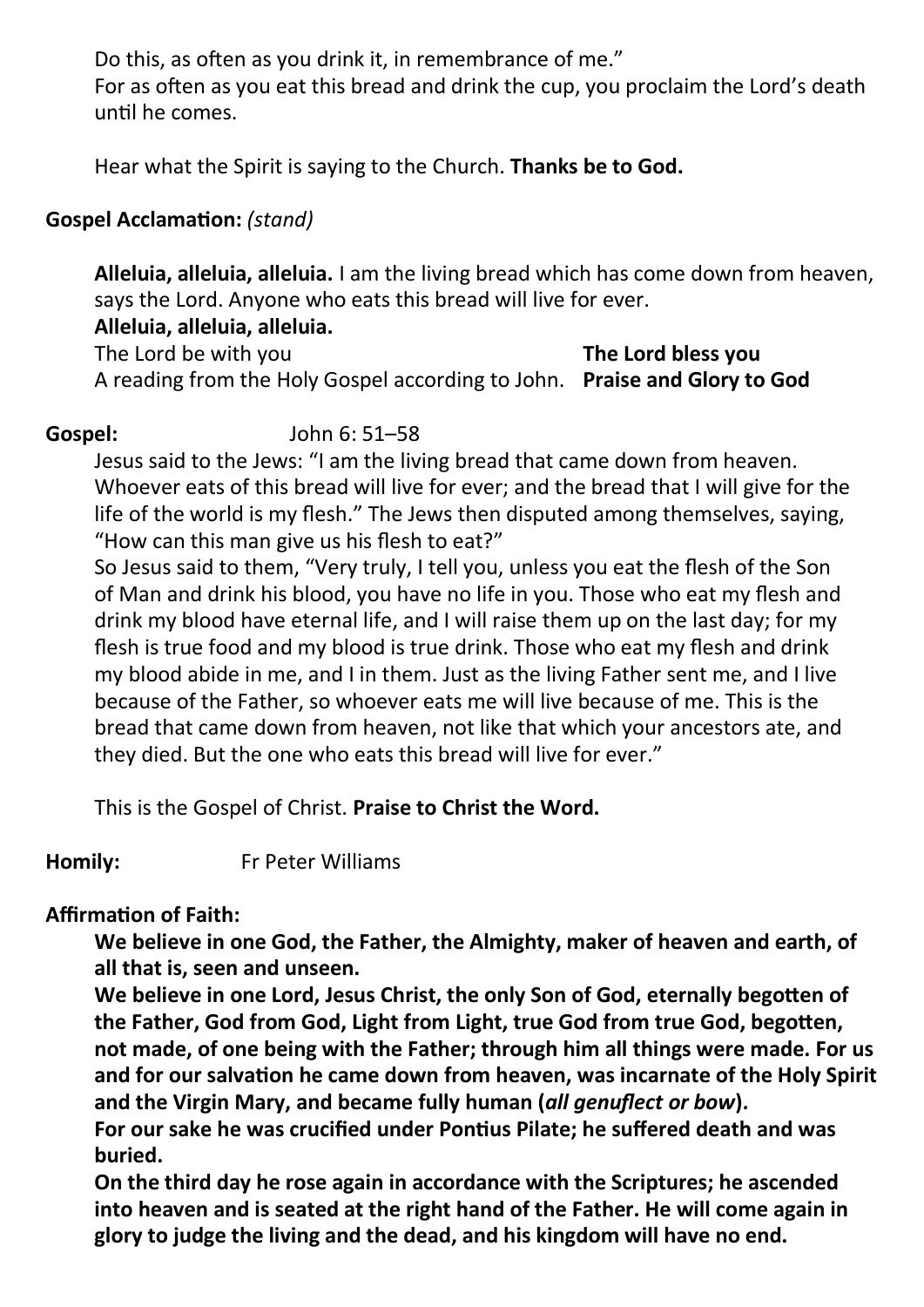**We believe in the Holy Spirit, the Lord, the giver of life, who proceeds from the Father and the Son, who in unity with the Father and the Son is worshipped and glorified, and has spoken through the prophets. We believe in one holy catholic and apostolic Church. We acknowledge one baptism for the forgiveness of sins. We look for the resurrection**   $\Phi$  **of the dead, and the life of the world to come. Amen.**

**Intercessions:** Barbara Moreton

# **The Peace**

# **Priest:**

The peace of Christ be always with you. **And also with you.** *At the Peace all may exchange a non physical greeting with those near them.*

# **Priest:**

E te whanau, we are the body of Christ. **By one spirit we were baptised into one body.** Keep the unity of the Spirit in the bond of peace: **Amen. We are bound by the love of Christ.**

# **The Preparation of the Gifts**

# **Priest:**

Blessed are you, Lord God of all creation. Through your goodness we have this bread to offer, which earth has given and human hands have made. It will become for us the bread of life. **Blessed be God for ever.** By the mystery of this water and wine may we come to share in the divinity of Christ, who humbled himself to share in our humanity. Blessed are you, Lord God of all creation. Through your goodness we have this wine to offer, fruit of the vine and work of human hands. It will become our spiritual drink. **Blessed be God for ever.**

# **Offertory Hymn:** 310

# **Priest:**

Pray, sisters and brothers, that our sacrifice may be acceptable to God, the almighty One. **May the Lord receive the sacrifice at your hands, for the praise and glory of his name, for our good, and the good of all his Church.**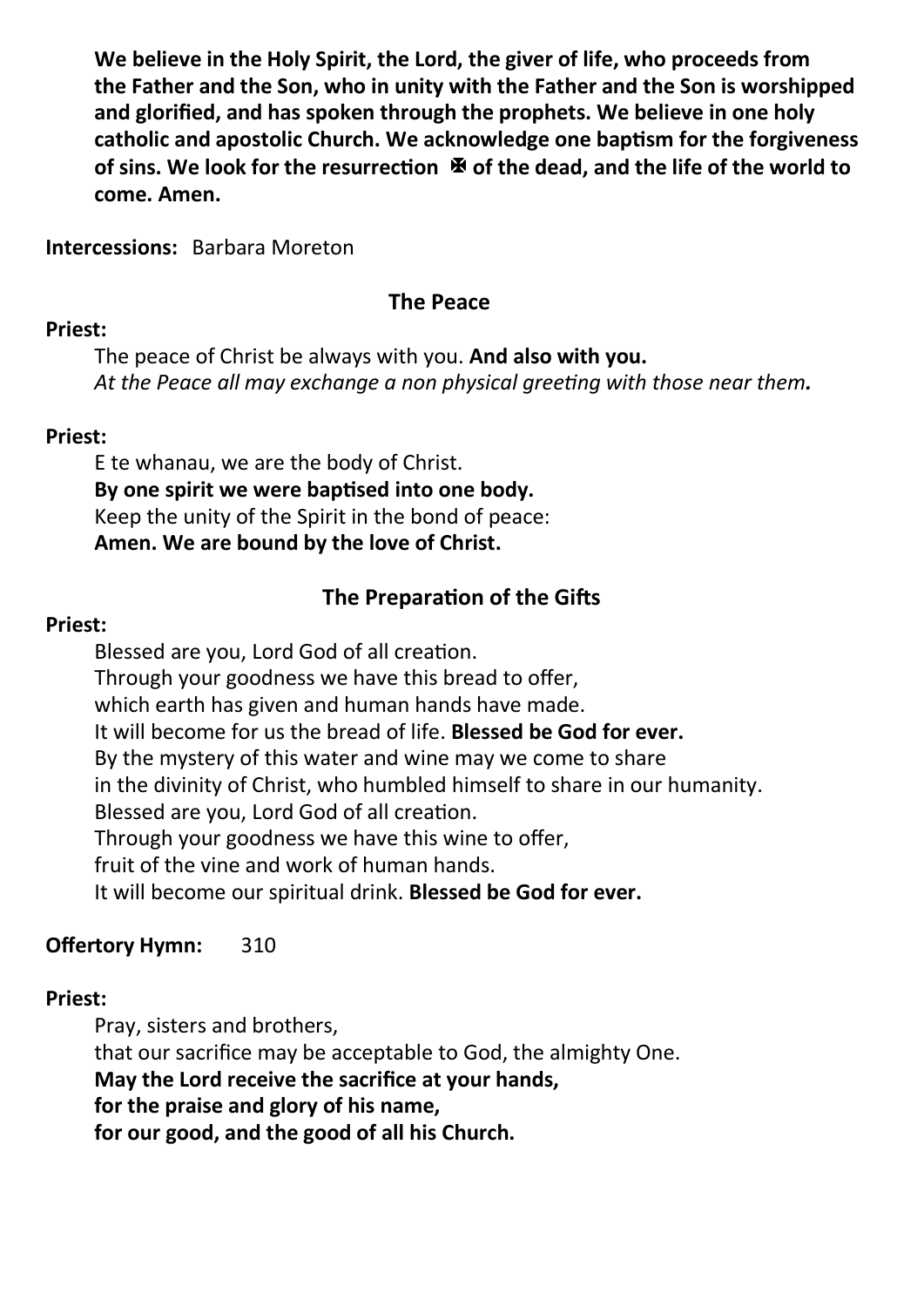#### **Priest:**

Father, we bring you these gifts of bread and wine to remember the loving sacrifice of Jesus Christ, your Son. Accept our offerings and make them holy by the power of your Spirit, that they may become for us the body and blood of your Son, at whose command we joyfully celebrate this Eucharist. We ask this in his name. **Amen.**

# **The Great Thanksgiving**

| The Lord is here.                       | God's Spirit is with us.                |
|-----------------------------------------|-----------------------------------------|
| Lift up your hearts.                    | We lift them to the Lord.               |
| Let us give thanks to the Lord our God. | It is right to offer thanks and praise. |

### **Priest:**

Father, all-powerful and ever-living God, we do well always and everywhere to give you thanks and praise through Jesus Christ your only Son. At the last supper, as he sat at table with his disciples, he gave us this memorial of his passion, to bring us its saving power until the end of time. We come to this wonderful sacrament, to be fed at your table and to grow into the likeness of the risen Christ. Here as you feed your gathered people, you strengthen them in holiness, so that all may walk in the light of one faith, in one communion of love. Therefore with the faithful who rest in him, with angels and archangels and all the company of heaven, we proclaim your great and glorious name, for ever praising you and singing:

### **Sanctus & Benedictus:**

**Holy, holy, holy Lord, God of power and might. Heaven and earth are full of your glory. Hosanna in the highest. Blessed is he who comes in the name of the Lord. Hosanna in the highest.**

### **Priest:**

All glory and thanksgiving to you, holy Father. Send your Holy Spirit, that these gifts of bread and wine which we receive may be to us the body and blood of Christ, and that we, filled with the Spirit's grace and power, may be renewed for the service of your kingdom. On the night before he died, your Son Jesus Christ took bread; when he had given you thanks, he broke it, gave it to his disciples, and said: Take, eat, this is my body which is given for you; do this to remember me. After supper he took the cup; when he had given you thanks, he gave it to them, and said: Drink this, all of you, for this is my blood of the new covenant, which is shed for you and for many for the forgiveness of sins; do this as often as you drink it, to remember me.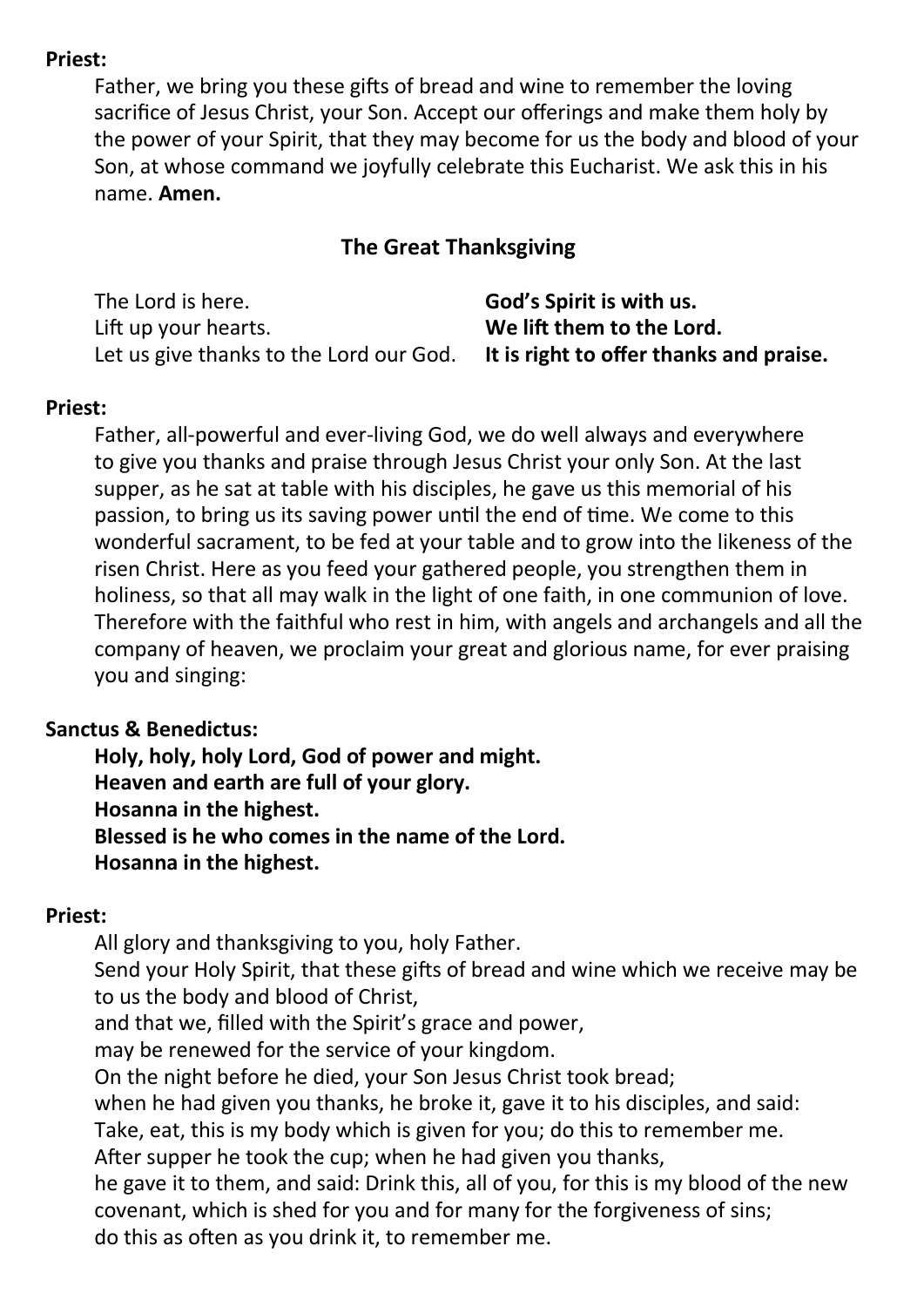### **Deacon:**

Let us proclaim the mystery of faith: **Glory to you, Lord Christ: your death we show forth; your resurrection we proclaim; your coming we await. Amen! Come, Lord Jesus.**

#### **Priest:**

Therefore, loving God, recalling your great goodness to us in Christ, his suffering and death, his resurrection and ascension, and looking for his coming in glory, we celebrate our redemption with this bread of life and this cup of salvation. Accept our sacrifice of praise and thanksgiving which we offer through Christ, our great high priest.

Hear the prayers of the family you have gathered here before you. In mercy and love unite all your children, wherever they may be.

Welcome into your kingdom our departed brothers and sisters, and all who have left this world in your friendship. We hope to enjoy for ever the vision of your glory through Christ our Lord, from whom all good things come.

United in Christ with all who stand before you in earth and heaven,

we worship you, O God, in songs of everlasting praise:

### **Blessing, honour and glory be yours,**

**here and everywhere, now and for ever. Amen.**

### *Silence*

### **Priest:**

As Christ teaches us we pray:

**Our Father in heaven, hallowed be your name,**

**your kingdom come, your will be done on earth as in heaven.**

**Give us today our daily bread.**

**Forgive us our sins as we forgive those who sin against us.**

**Save us from the time of trial and deliver us from evil.**

**For the kingdom, the power, and the glory are yours, now and for ever. Amen.**

### **Priest:**

We break this bread to share in the body of Christ. **We who are many are one body, for we all share the one bread.**

### **Agnus Dei:**

**Lamb of God, you take away the sin of the world, have mercy on us. Lamb of God, you take away the sin of the world, have mercy on us. Lamb of God, you take away the sin of the world, grant us your peace.**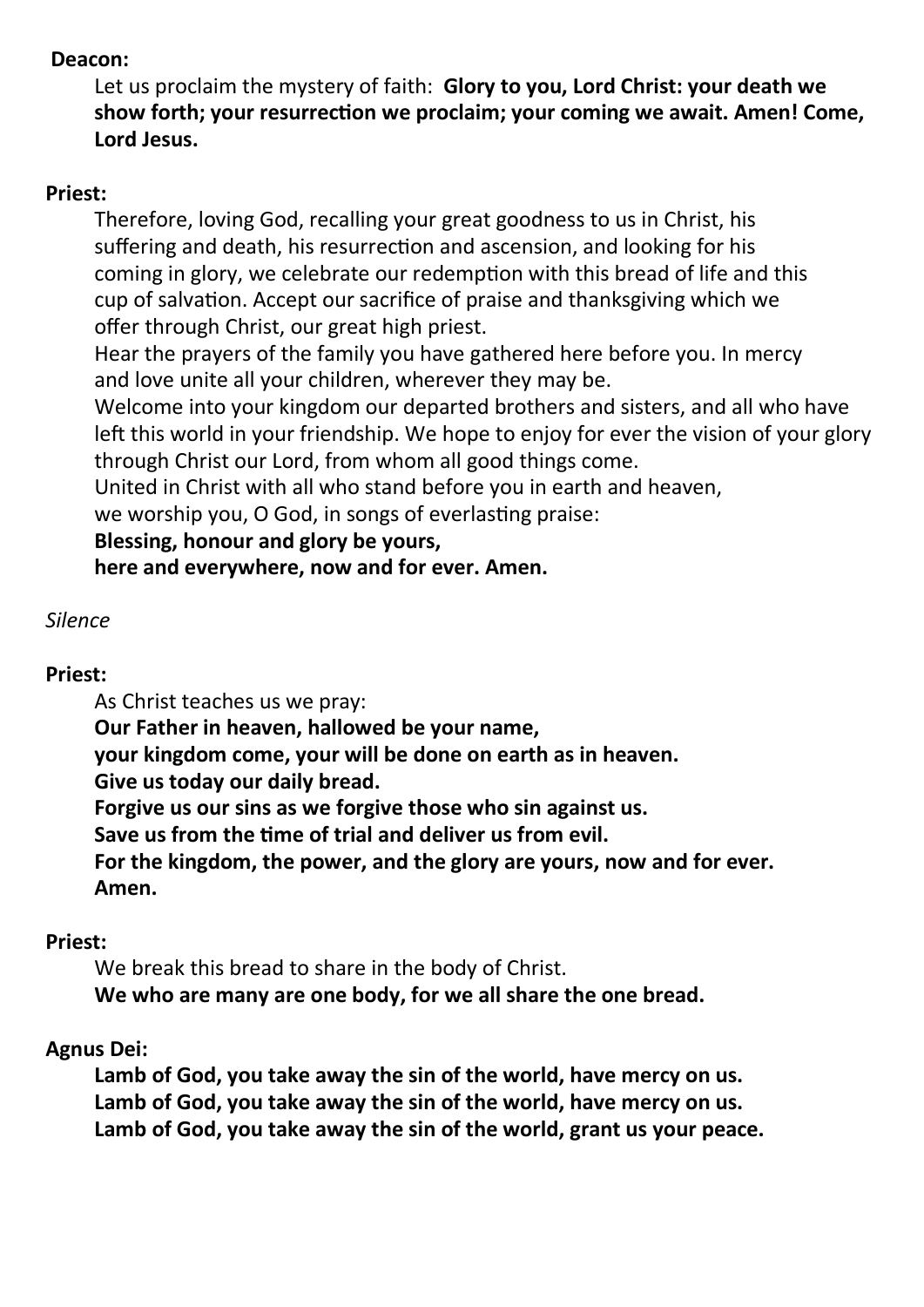#### **Priest:**

Those who eat my flesh and drink my blood will live in me and I in them.

This is the Lamb of God, who takes away the sin of the world.

Happy are we who are called to his supper.

**Lord, I am not worthy to receive you but only say the word and I shall be healed.**

*Communion in one kind will be administered from the front step at the centre of the aisle. Please leave your seat by the side aisle, and approach the centre aisle from the rear crossing. Please leave a 2m distance between yourself and others and please use the hand sanitizer. when receiving the sacrament, please stretch your arms horizontally as much as possible.*

**Anthem:** Ave Verum

# **Communion Hymn: 276**

#### **Prayer after Communion:**

Lord Jesus Christ, you give us your body and blood in the Eucharist, as a sign that even now we share your life. May we come to possess it completely, in the kingdom where you live for ever and ever. **Amen.**

### **Procession of the Blessed Sacrament:**

### **Processional Hymn:**

Of the glorious body telling, O my tongue, its mysteries sing, And the blood, all price excelling, Which the world's eternal King, In a spotless womb once dwelling, Shed for this world's ransoming.

Given for us, for us descending, Of a virgin to proceed, Christ with us in converse blending, Scattered he the gospel seed, Till his sojourn drew to ending, Which he closed in wondrous deed. At the last great supper lying Circled by his chosen band, Duly with the law complying, First he finished its command, Then, immortal food supplying, Gave himself by his own hand.

Word-made-flesh, by word thus making Bread his very flesh to be; We in wine Christ's blood partaking: And if senses fail to see, Faith alone the true heart waking To behold the mystery.